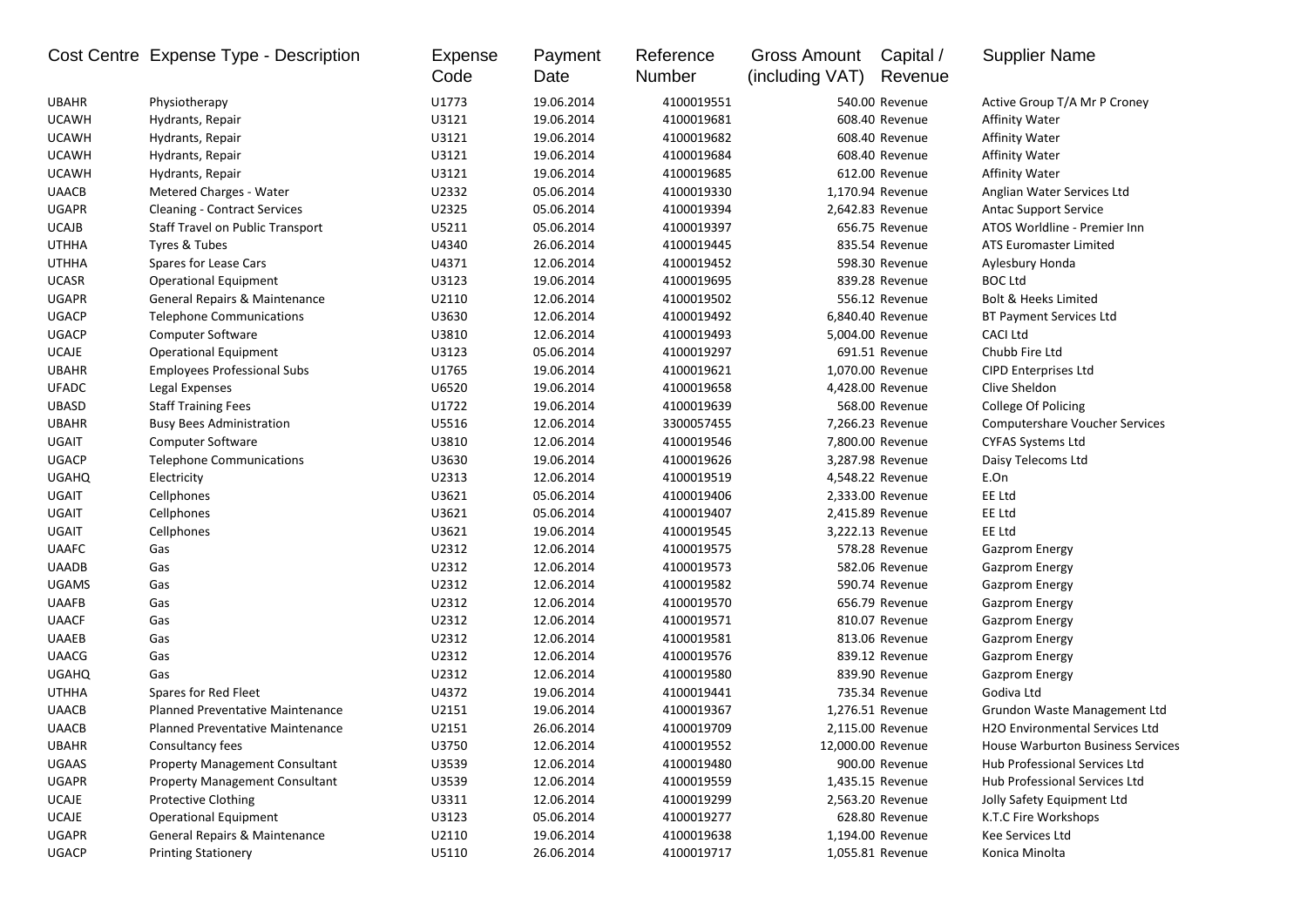|              | Cost Centre Expense Type - Description   | <b>Expense</b><br>Code | Payment<br>Date | Reference<br>Number | Gross Amount<br>(including VAT) | Capital /<br>Revenue | <b>Supplier Name</b>                 |
|--------------|------------------------------------------|------------------------|-----------------|---------------------|---------------------------------|----------------------|--------------------------------------|
| <b>UGACP</b> | <b>Printing Stationery</b>               | U5110                  | 26.06.2014      | 4100019718          |                                 | 1,826.24 Revenue     | Konica Minolta                       |
| UGAFL        | Car Leasing                              | U4219                  | 19.06.2014      | 4100019304          |                                 | 554.41 Revenue       | Lex Autolease Ltd                    |
| <b>UGAPR</b> | Furniture                                | U2410                  | 19.06.2014      | 4100019636          |                                 | 1,482.05 Revenue     | <b>Manton Office Solutions</b>       |
| <b>UFADC</b> | Legal Expenses                           | U6520                  | 19.06.2014      | 4100019657          |                                 | 13,008.00 Revenue    | Marcus Pilgerstorfer                 |
| CFA.09.FIT   | Purchase of Computer Hardware            | C18000                 | 26.06.2014      | 4100019623          |                                 | 842.40 Capital       | Misco                                |
| <b>UGACP</b> | Computer Hardware                        | U3811                  | 05.06.2014      | 4100019186          |                                 | 1,796.17 Revenue     | Misco                                |
| CFA.09.FIT   | Purchase of Computer Hardware            | C18000                 | 19.06.2014      | 4100019631          |                                 | 1,825.20 Capital     | Misco                                |
| CFA.09.FIT   | Purchase of Computer Hardware            | C18000                 | 26.06.2014      | 4100019632          |                                 | 2,517.60 Capital     | Misco                                |
| CFA.09.FIT   | Purchase of Computer Hardware            | C18000                 | 26.06.2014      | 4100019635          |                                 | 7,179.60 Capital     | Misco                                |
| <b>UBAHR</b> | <b>Recruitment Expenses</b>              | U1718                  | 12.06.2014      | 4100019496          |                                 | 657.54 Revenue       | Mix 96 Ltd                           |
| <b>UBASD</b> | <b>Staff Training Fees</b>               | U1722                  | 19.06.2014      | 4100019362          |                                 | 1,128.00 Revenue     | MSA (Britain) Ltd                    |
| <b>UBADR</b> | <b>Driver Training</b>                   | U1730                  | 05.06.2014      | 4100019337          |                                 | 10,866.78 Revenue    | Oxfordshire County Council           |
| <b>UAACB</b> | <b>Planned Preventative Maintenance</b>  | U2151                  | 12.06.2014      | 4100019484          |                                 | 852.00 Revenue       | P French                             |
| <b>UGAFF</b> | Diesel Oil - Gas Oil                     | U4320                  | 12.06.2014      | 4100019450          |                                 | 2,598.72 Revenue     | Pace Fuelcare Ltd                    |
| <b>UGAFF</b> | Diesel Oil - Gas Oil                     | U4320                  | 12.06.2014      | 4100019447          |                                 | 2,605.20 Revenue     | Pace Fuelcare Ltd                    |
| UGAFF        | Diesel Oil - Gas Oil                     | U4320                  | 12.06.2014      | 4100019448          |                                 | 3,518.33 Revenue     | Pace Fuelcare Ltd                    |
| UGAFL        | Diesel Oil - Gas Oil                     | U4320                  | 12.06.2014      | 4100019449          |                                 | 3,907.80 Revenue     | Pace Fuelcare Ltd                    |
| <b>UGAFF</b> | Diesel Oil - Gas Oil                     | U4320                  | 12.06.2014      | 4100019446          |                                 | 10,355.68 Revenue    | Pace Fuelcare Ltd                    |
| <b>UCAJE</b> | <b>Operational Equipment</b>             | U3123                  | 19.06.2014      | 4100019472          |                                 | 1,259.64 Revenue     | Packexe Limited                      |
| <b>UGAIT</b> | Pagers                                   | U3620                  | 19.06.2014      | 4100019627          |                                 | 1,816.20 Revenue     | Pageone Communications Ltd           |
| <b>UGAPR</b> | <b>General Repairs &amp; Maintenance</b> | U2110                  | 05.06.2014      | 4100019342          |                                 | 684.00 Revenue       | Pagnell Property Maintenance Ltd     |
| CFA.07.NPA   | <b>Construction - Building Work</b>      | C21300                 | 05.06.2014      | 4100019343          |                                 | 2,472.00 Capital     | Pagnell Property Maintenance Ltd     |
| <b>UBAHR</b> | Occupational Health Nurse Sessions       | U1770                  | 19.06.2014      | 4100019564          |                                 | 579.60 Revenue       | People Asset Management Ltd          |
| <b>UBAHR</b> | Occupational Health Nurse Sessions       | U1770                  | 19.06.2014      | 4100019562          |                                 | 4,420.20 Revenue     | People Asset Management Ltd          |
| <b>UBAFN</b> | <b>Computer Software</b>                 | U3810                  | 05.06.2014      | 4100019303          |                                 | 1,800.00 Revenue     | Performance Monitoring Systems Ltd   |
| <b>UTHHA</b> | Spares for Lease Cars                    | U4371                  | 19.06.2014      | 4100019619          |                                 | 944.80 Revenue       | Perrys Motor Sales Limited           |
| <b>UGAMC</b> | Rents, wayleaves & Hire of Premises      | U2510                  | 05.06.2014      | 4100019360          |                                 | 9,875.00 Revenue     | Phoenix Scanner Graphics Ltd         |
| <b>UTHHA</b> | Spares for Lease Cars                    | U4371                  | 12.06.2014      | 4100019444          |                                 | 1,440.00 Revenue     | Pressfab Evo Ltd                     |
| <b>UBAHR</b> | <b>Printing Stationery</b>               | U5110                  | 12.06.2014      | 4100019589          |                                 | 613.92 Revenue       | Prolog Print Media                   |
| CFA.10.PPE   | Purchase of Equipment                    | C15000                 | 19.06.2014      | 4100019388          |                                 | 6,511.68 Capital     | Respirex International Ltd           |
| <b>UGAPR</b> | General Repairs & Maintenance            | U2110                  | 12.06.2014      | 4100019508          |                                 | 720.00 Revenue       | <b>Richard Cross General Builder</b> |
| <b>UGAPR</b> | General Repairs & Maintenance            | U2110                  | 05.06.2014      | 4100019345          |                                 | 4,644.00 Revenue     | <b>Richard Cross General Builder</b> |
| <b>UTHHA</b> | Spares for Red Fleet                     | U4372                  | 12.06.2014      | 4100019327          |                                 | 1,056.84 Revenue     | Rosenbauer Uk Plc                    |
| <b>UFAHQ</b> | <b>Consultancy Fees</b>                  | U5513                  | 05.06.2014      | 4100019412          |                                 | 799.20 Revenue       | Rosie Olliver                        |
| <b>UFAHQ</b> | <b>Consultancy Fees</b>                  | U5513                  | 19.06.2014      | 4100019693          |                                 | 799.20 Revenue       | Rosie Olliver                        |
| <b>UGAHQ</b> | General Postage                          | U5130                  | 19.06.2014      | 4100019637          |                                 | 838.47 Revenue       | Royal Mail Group Ltd                 |
| <b>UAACB</b> | Electricity                              | U2313                  | 19.06.2014      | 4100019663          |                                 | 559.17 Revenue       | Scottish Hydro Elec (Was SSE)        |
| <b>UGAMC</b> | Electricity                              | U2313                  | 19.06.2014      | 4100019680          |                                 | 582.82 Revenue       | Scottish Hydro Elec (Was SSE)        |
| <b>UAAFB</b> | Electricity                              | U2313                  | 19.06.2014      | 4100019661          |                                 | 583.38 Revenue       | Scottish Hydro Elec (Was SSE)        |
| <b>UAACG</b> | Electricity                              | U2313                  | 19.06.2014      | 4100019667          |                                 | 728.14 Revenue       | Scottish Hydro Elec (Was SSE)        |
| <b>UAACF</b> | Electricity                              | U2313                  | 19.06.2014      | 4100019662          |                                 | 748.30 Revenue       | Scottish Hydro Elec (Was SSE)        |
| UAAEC        | Electricity                              | U2313                  | 19.06.2014      | 4100019673          |                                 | 793.73 Revenue       | Scottish Hydro Elec (Was SSE)        |
| UAAFC        | Electricity                              | U2313                  | 19.06.2014      | 4100019666          |                                 | 900.08 Revenue       | Scottish Hydro Elec (Was SSE)        |
|              |                                          |                        |                 |                     |                                 |                      |                                      |